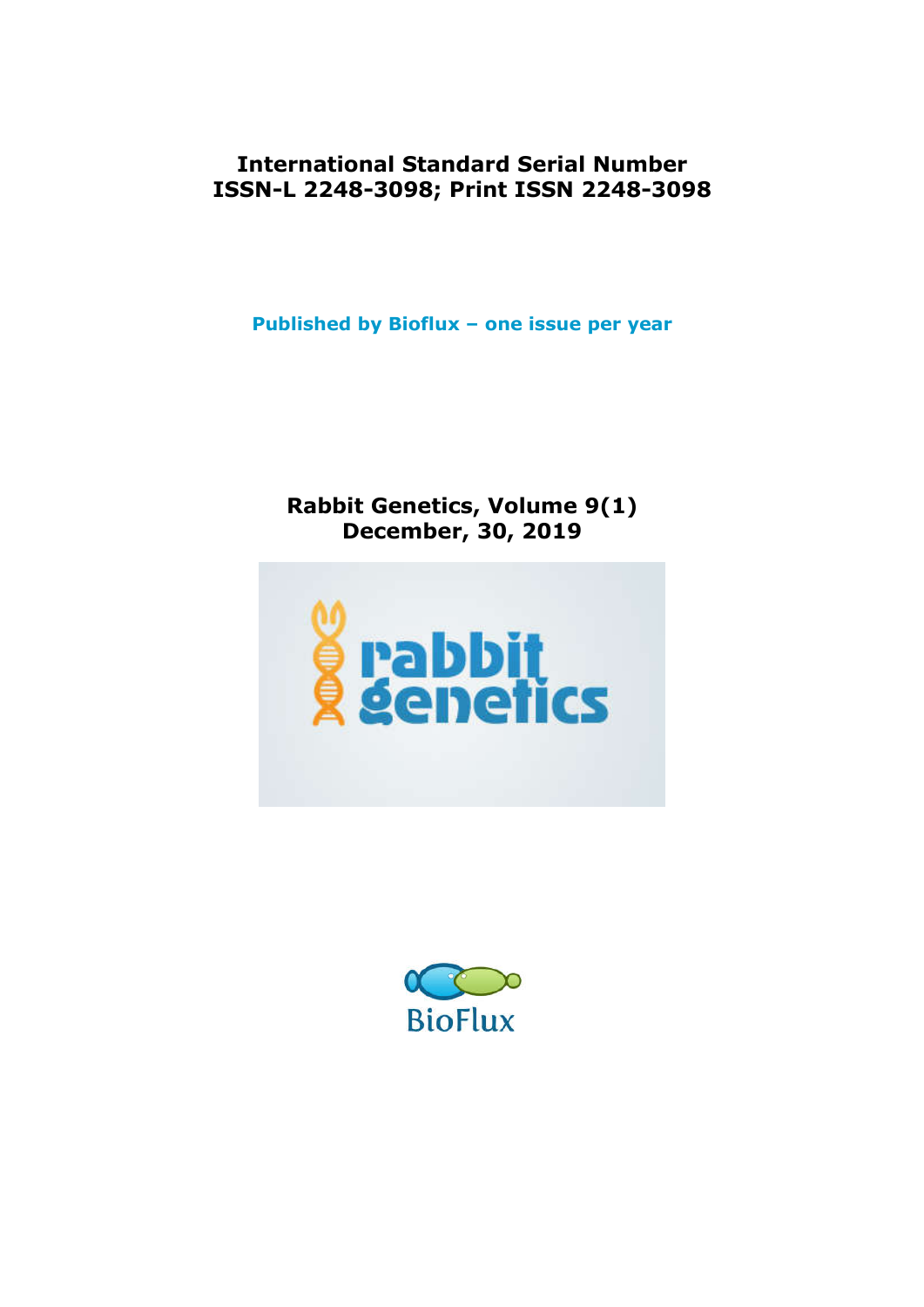#### **Editor in Chief**

Petrescu-Mag Ioan Valentin: USAMV Cluj, Cluj-Napoca; University of Oradea (Romania). Contact: zoobiomag2004@yahoo.com

## **Editors**

Balteanu Valentin A.: USAMV Cluj, Cluj-Napoca (Romania)

Botha Miklos: Bioflux SRL, Cluj-Napoca (Romania)

Cighi Vasile: USAMV Cluj, Cluj-Napoca (Romania)

Coroian Cristian: USAMV Cluj, Cluj-Napoca (Romania)

Creanga Steofil: USAMV Iasi, Iasi (Romania)

Burny Philippe: University of Liege, Gembloux (Belgium)

El-Sabrout Karim Mohamed: Alexandria University (Egypt)

Gavriloaie Claudiu: Bioflux SRL, Cluj-Napoca (Romania)

Georgescu Bogdan: USAMV Cluj, Cluj-Napoca (Romania)

Gerencsér Zsolt: Kaposvar Unversity, Kaposvar (Hungary)

Iwuji Tobechukwu Chijioke: Federal University of Technology, Owerri, Imo State (Nigeria)

Mihociu Tamara: R&D National Institute for Food Bioresources (Romania)

Miresan Vioara: USAMV Cluj, Cluj-Napoca (Romania)

Muntean George Catalin: USAMV Cluj, Cluj-Napoca (Romania)

Odagiu Antonia: USAMV Cluj, Cluj-Napoca (Romania)

Oroian Firuta Camelia: USAMV Cluj, Cluj-Napoca (Romania)

Papuc Tudor: USAMV Cluj, Cluj-Napoca (Romania)

Pasarin Benone: USAMV Iasi, Iasi (Romania)

Sima Nicusor Flavius: USAMV Cluj, Cluj-Napoca (Romania)

Simeanu Daniel: USAMV Iasi, Iasi (Romania)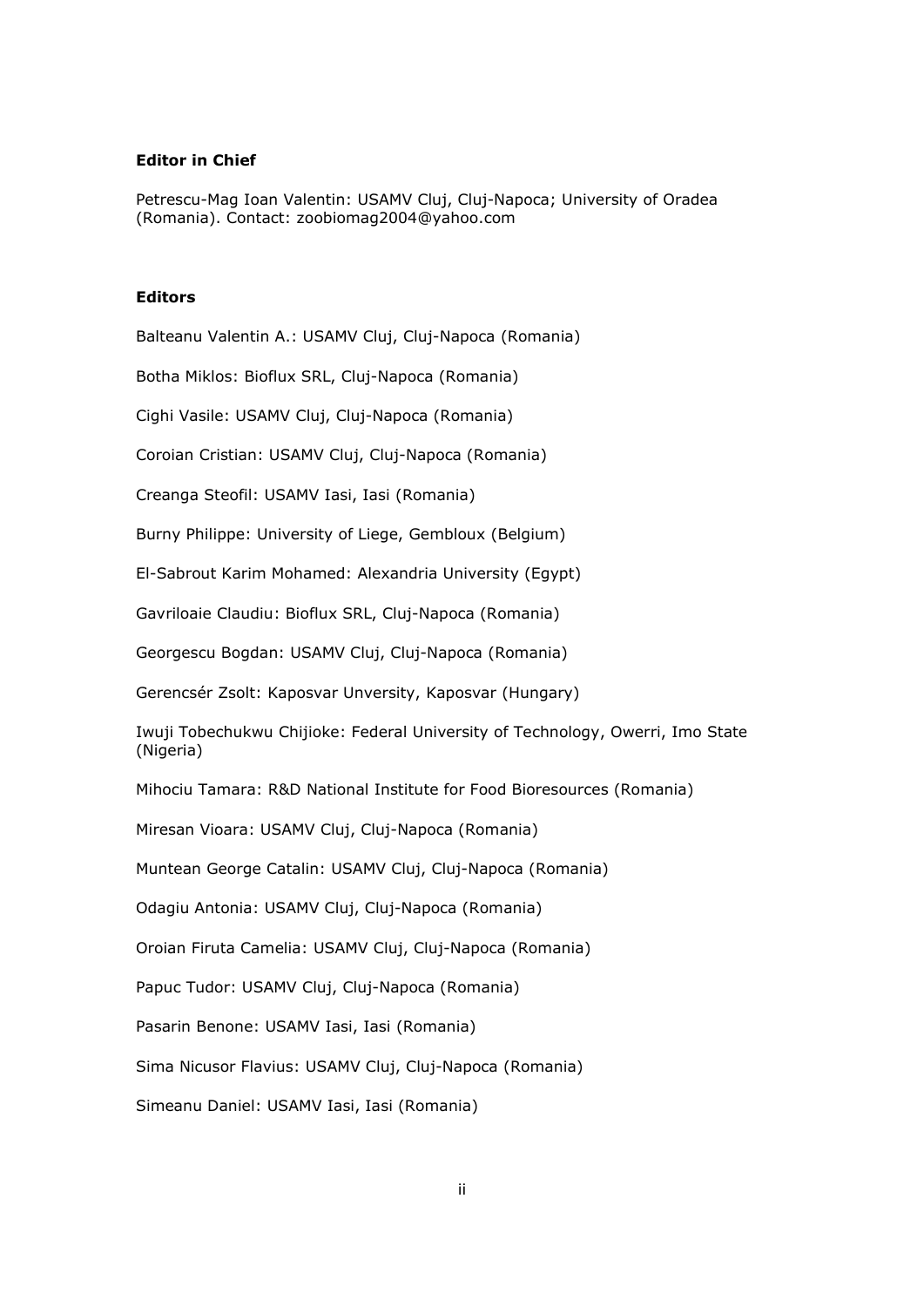Sorhue G. U.: College of Physical Education, Mosogar, Delta State (Nigeria)

Szendro Zsolt: Kaposvar Unversity, Kaposvar (Hungary)

Udeh Ifeanyichukwu: Delta State University, Asaba (Nigeria)

Vesa Stefan Cristian: University of Medicine and Pharmacy, Cluj-Napoca (Romania).

## **Publisher: Bioflux (Bioflux SRL) Adress: 54 Ceahlau Street, Cluj-Napoca 400488, Romania, EU.**

Rabbit Genetics is a peer-reviewed journal. Each published article was independently seen before by two scientific reviewers and at least one lingvist. Peer-review policy: we use double blind peer-review.

The journal covers all the sub-fields and related fields of rabbit genetics (structure, function, evolution, ecology, taxonomy) and genetic issues of rabbit husbandry (including technology and biotechnology). Exceptionally, the journal will accept also papers of rabbit physiology, mainly on biochemistry and metabolism.

Rabbit Genetics is a good opportunity for you to publish your original research, review, opinion, or short communication, both printed and online, color, open access. The journal will be disseminated on a very large scale.

### **Abstracting and Indexes (Databases and Libraries)**

Zoological Record Thomson Reuters – Master Journal List (Via Zoological Record)

ISI Web of Knowledge (via Zoological Record)

Ulrich's Proquest

Serials Solutions

**EBSCOhost** 

#### **Our collaborators**

### **Zoological Record (part of Biosis)**

ION contains the organism names related data gathered from the scientific literature for Thomson Reuters' *Zoological Record®* database. Viruses, bacteria and plant names will be added from other Thomson Reuters databases such as *BIOSIS Previews®* and *Biological Abstracts®*